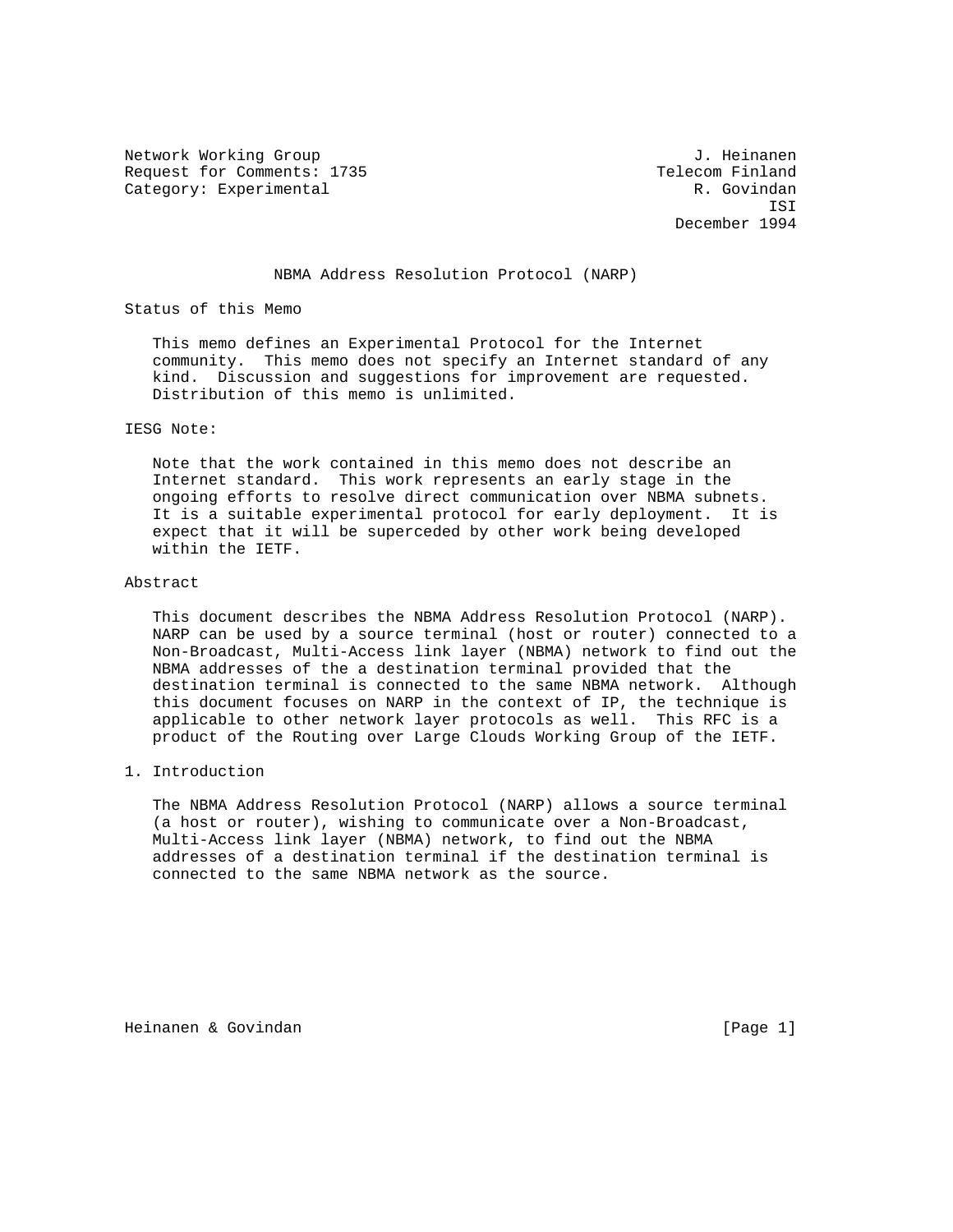A conventional address resolution protocol, such as ARP [1, 2] for IP, may not be sufficient to resolve the NBMA address of the destination terminal, since it only applies to terminals belonging to the same IP subnetwork, whereas an NBMA network can consist of multiple logically independent IP subnets (LISs, [3]).

 Once the NBMA address of the destination terminal is resolved, the source may either start sending IP packets to the destination (in a connectionless NBMA network such as SMDS) or may first establish a connection to the destination with the desired bandwidth and QOS characteristics (in a connection oriented NBMA network such as ATM).

 An NBMA network can be non-broadcast either because it technically doesn't support broadcasting (e.g., an X.25 network) or because broadcasting is not feasible for one reason or another (e.g., an SMDS broadcast group or an extended Ethernet would be too large).

### 2. Protocol Overview

 In this section, we briefly describe how a source S uses NARP to determine the NBMA address of a destination D or to find out that such an address doesn't exist. S first checks if the destination terminal belongs to the same IP subnetwork as S itself. If so, S resolves the NBMA address of D using conventional means, such as ARP [1, 2] or preconfigured tables. If D resides in another subnetwork, S formulates a NARP request containing the source and destination IP addresses. S then forwards the request to an entity called the "NBMA ARP Server" (NAS).

 For administrative and policy reasons, a physical NBMA network may be partitioned into several disjoint logical NBMA networks. NASs cooperatively resolve the NBMA next hop within their logical NBMA network. In the following we'll always use the term "NBMA network" to mean a logical NBMA network. If S is connected to several NBMA networks, it should have at least one NAS in each of them. In order to know which NAS(s) to query for which destination addresses, a multi-homed S should also be configured to receive reachability information from its NASs.

 Each NAS "serves" a pre-configured set of terminals and peers with a pre-configured set of NASs, which all belong to the same NBMA network. A NAS may also peer with routers outside the served NBMA. A NAS exchanges reachability information with its peers (and possibly with the terminals it serves) using regular routing protocols. This exchange is used to construct a forwarding table in every NAS. The forwarding table determines the next hop NAS towards the NARP request's destination or a next hop router outside the NBMA.

Heinanen & Govindan [Page 2]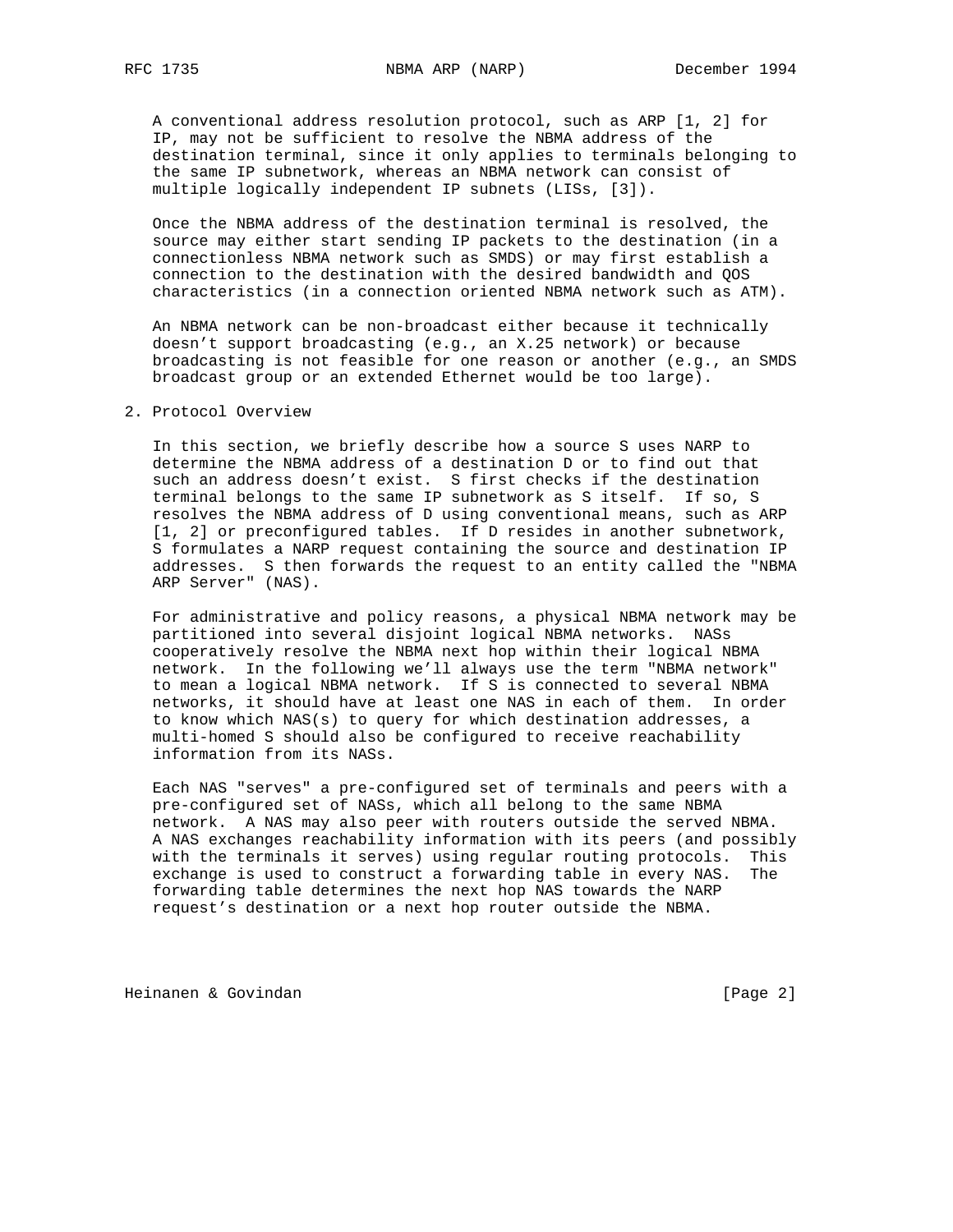After receiving a NARP request, the NAS checks if it "serves" D. If so, the NAS resolves D's NBMA address, using mechanisms beyond the scope of this document (examples of such mechanisms include ARP [1, 2] and pre-configured tables). The NAS then either forwards the NARP request to D or generates a positive NARP reply on its behalf. The reply contains D's IP and NBMA address and is sent back to S. NARP replies usually traverse the same sequence of NASs as the NARP request (in reverse order, of course).

 If the NAS does not serve D, it extracts from its forwarding table the next hop towards D. If the next hop is a peer NAS, it forwards the NARP request to the next hop. If the next hop is a peer router outside the served NBMA or if no such next hop entry is found, the NAS generates a negative NARP reply.

 A NAS receiving a NARP reply may cache the NBMA address information contained therein. If a subsequent NARP request for the same target address does not desire an authorative reply, a caching NAS can then respond with the cached non-authoritative NBMA address or with cached negative information. A well behaving terminal should always first accept a non-authoritative reply. Only if communication attempt based on the non-authoritative information fails, the terminal can choose to issue another request this time asking for an authoritative reply.

 NARP requests and replies never cross the borders of an NBMA network. Thus, IP traffic out off and into an NBMA network always traverses an IP router at its border. Network layer filtering can then be implemented at these border routers.

## 3. Configuration

#### Terminals

 To participate in NARP, a terminal connected to an NBMA network should to be configured with the IP address(es) of its NAS(s). If the terminal is attached to several NBMA networks, it should also be configured to receive reachability information from its NAS(s) so that it can determine, which IP destinations are reachable through which NBMA networks.

## NBMA ARP Servers

 A NAS is configured with a set of IP address prefixes that correspond to the IP addresses of the terminals it is serving. Moreover, the NAS must be configured to exchange reachability information with its peer NASs (if any). In addition, the NAS may be configured to exchange reachability information with routers

Heinanen & Govindan [Page 3]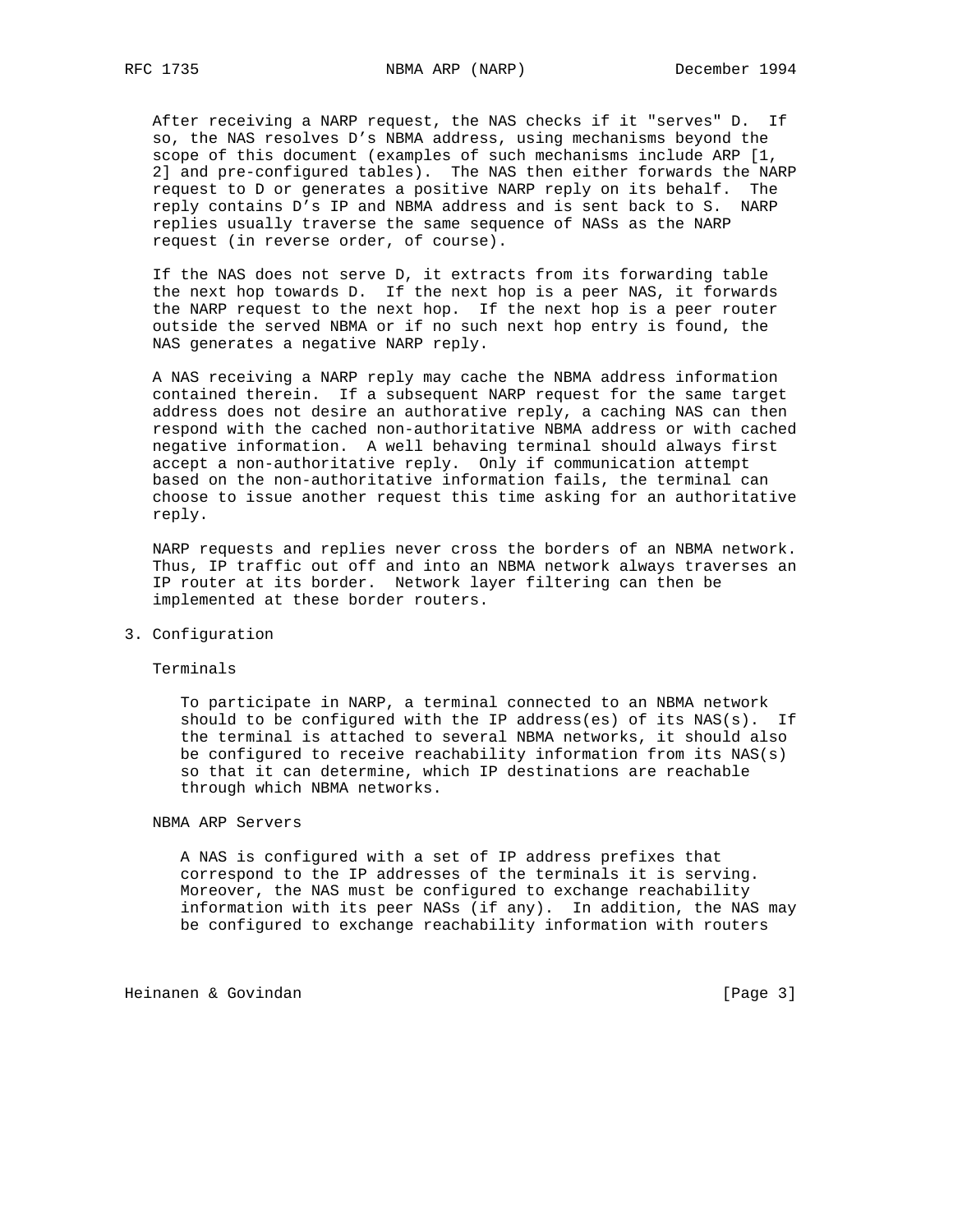outside the served NBMA. And finally, if a served terminal is attached to several NBMA networks, the NAS may need to be configured to send reachability information to such a terminal.

4. Packet Formats

 NARP requests and replies are carried in IP packets as protocol type 54. This section describes the packet formats of NARP requests and replies:

```
 NARP Request
```
 $0$  1 2 3 0 1 2 3 4 5 6 7 8 9 0 1 2 3 4 5 6 7 8 9 0 1 2 3 4 5 6 7 8 9 0 1 +-+-+-+-+-+-+-+-+-+-+-+-+-+-+-+-+-+-+-+-+-+-+-+-+-+-+-+-+-+-+-+-+ Version | Hop Count | +-+-+-+-+-+-+-+-+-+-+-+-+-+-+-+-+-+-+-+-+-+-+-+-+-+-+-+-+-+-+-+-+ Type | Code | +-+-+-+-+-+-+-+-+-+-+-+-+-+-+-+-+-+-+-+-+-+-+-+-+-+-+-+-+-+-+-+-+ Destination IP address +-+-+-+-+-+-+-+-+-+-+-+-+-+-+-+-+-+-+-+-+-+-+-+-+-+-+-+-+-+-+-+-+ Source IP address +-+-+-+-+-+-+-+-+-+-+-+-+-+-+-+-+-+-+-+-+-+-+-+-+-+-+-+-+-+-+-+-+ | NBMA length | NBMA address +-+-+-+-+-+-+-+-+ | (variable length) +-+-+-+-+-+-+-+-+-+-+-+-+-+-+-+-+-+-+-+-+-+-+-+-+-+-+-+-+-+-+-+-+

### Version

The NARP version number. Currently this value is 1.

#### Hop Count

 The Hop count indicates the maximum number of NASs that a request or reply is allowed to traverse before being discarded.

### Checksum

 The standard IP checksum over the entire NARP packet (starting with the fixed header).

#### Type

The NARP packet type. The NARP Request has a Type code 1.

## Code

 A response to an NARP request may contain cached information. If an authoritative answer is desired, then code 2 (NARP Request for Authoritative Information) should be used. Otherwise, a code value of 1 (NARP Request) should be used.

Heinanen & Govindan [Page 4]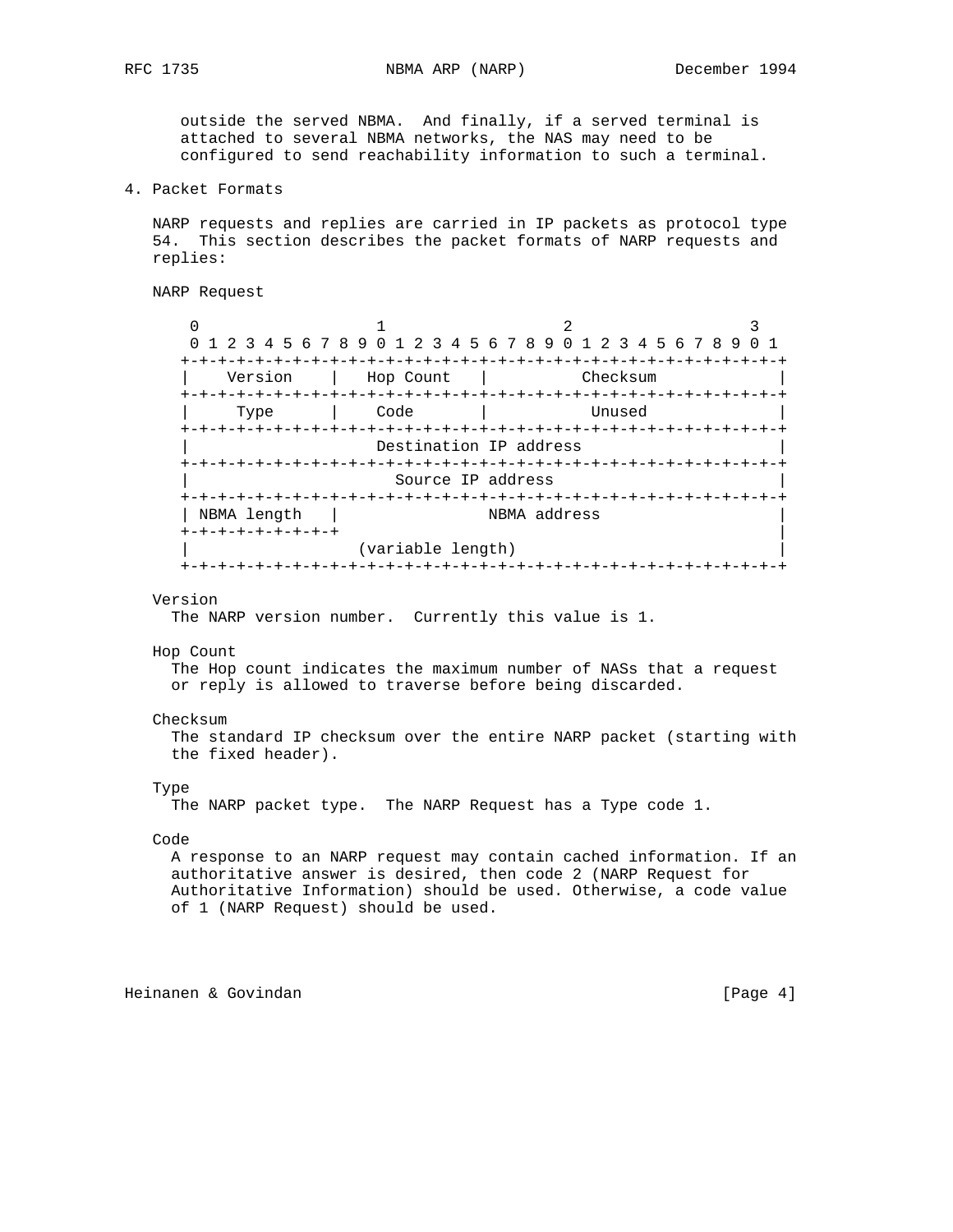Source and Destination IP Addresses Respectively, these are the IP addresses of the NARP requestor and the target terminal for which the NBMA address is desired. NBMA Length and NBMA Address The NBMA length field is the length of the NBMA address of the source terminal in bits. The NBMA address itself is zero-filled to the nearest 32-bit boundary. NARP Reply  $\begin{array}{ccccccc}\n0 & & & 1 & & & 2 & & 3\n\end{array}$  0 1 2 3 4 5 6 7 8 9 0 1 2 3 4 5 6 7 8 9 0 1 2 3 4 5 6 7 8 9 0 1 +-+-+-+-+-+-+-+-+-+-+-+-+-+-+-+-+-+-+-+-+-+-+-+-+-+-+-+-+-+-+-+-+ Version | Hop Count | Checksum +-+-+-+-+-+-+-+-+-+-+-+-+-+-+-+-+-+-+-+-+-+-+-+-+-+-+-+-+-+-+-+-+ | Type | Code | Unused | +-+-+-+-+-+-+-+-+-+-+-+-+-+-+-+-+-+-+-+-+-+-+-+-+-+-+-+-+-+-+-+-+ Destination IP address +-+-+-+-+-+-+-+-+-+-+-+-+-+-+-+-+-+-+-+-+-+-+-+-+-+-+-+-+-+-+-+-+ Source IP address +-+-+-+-+-+-+-+-+-+-+-+-+-+-+-+-+-+-+-+-+-+-+-+-+-+-+-+-+-+-+-+-+ | NBMA length | NBMA address +-+-+-+-+-+-+-+-+ | (variable length) +-+-+-+-+-+-+-+-+-+-+-+-+-+-+-+-+-+-+-+-+-+-+-+-+-+-+-+-+-+-+-+-+ Version The NARP version number. Currently this value is 1. Hop Count The Hop count indicates the maximum number of NASs that a request or reply is allowed to traverse before being discarded. Checksum The standard IP checksum over the entire NARP packet (starting with the fixed header). Type The NARP packet type. The NARP Reply has a Type code 2. Code NARP replies may be positive or negative. A Positive, Non authoritative Reply carries a code of 1, while a Positive, Authoritative Reply carries a code of 2. A Negative, Non authoritative Reply carries a code of 3 and a Negative, Authoritative reply carries a code of 4.

Heinanen & Govindan [Page 5]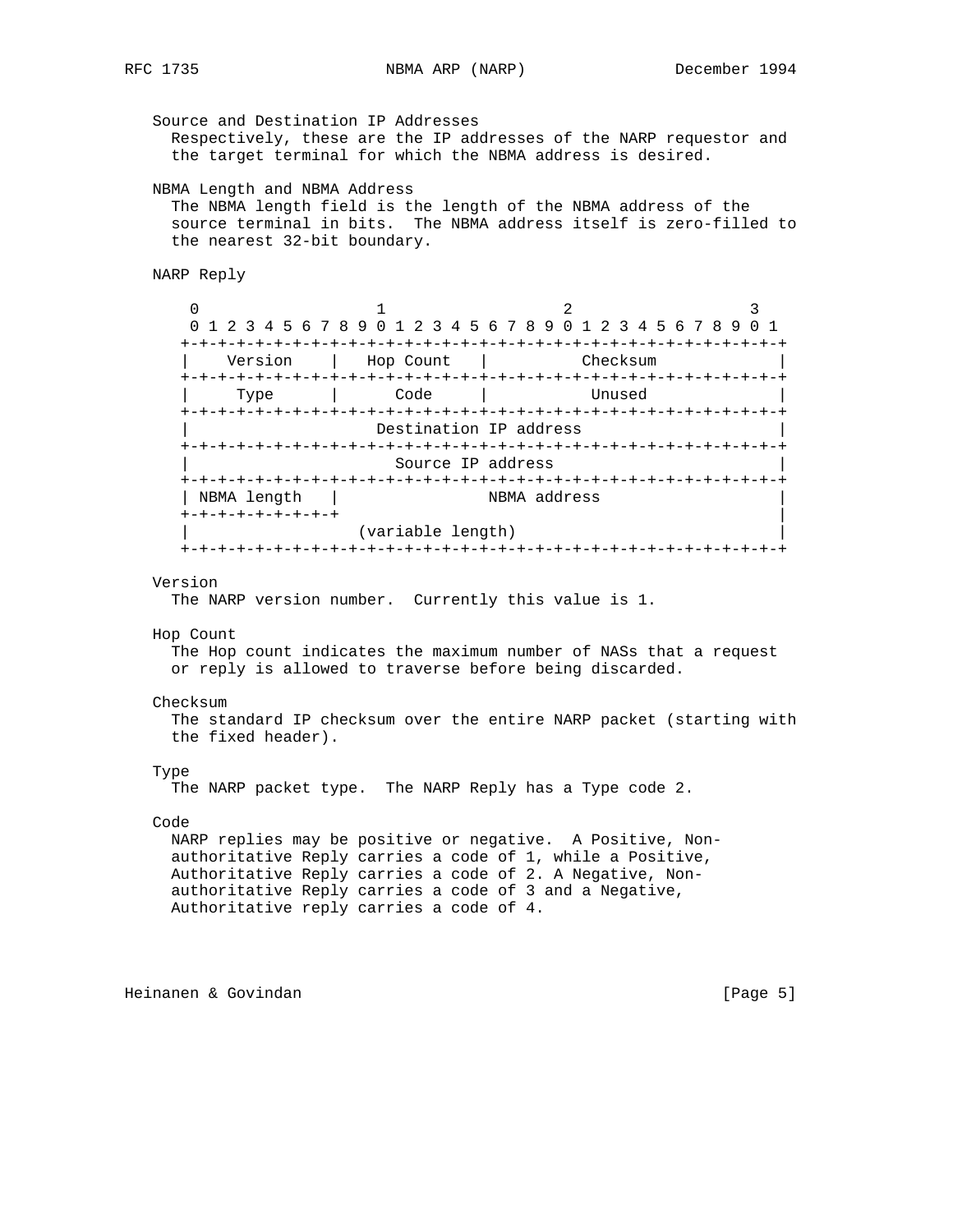The general rule is that a NAS should not reply to an NARP request for authoritative information with cached information, but may do so for an NARP request. A NAS implementation is allowed to relax this rule and return non-authoritative information even in case authorative was desired if the NAS becomes heavily loaded and the cached information is very recently updated.

 Source and Destination IP Address Respectively, these are the IP addresses of the NARP requestor and the target terminal for which the NBMA address is desired.

 NBMA Length and NBMA Address The NBMA length field is the length of the NBMA address of the destination terminal in bits. The NBMA address itself is zero filled to the nearest 32-bit boundary. Negative replies do not carry the NBMA length or the NBMA address field.

A NAS may cache NBMA replies.

5. Protocol Operation

 The external behavior of a NAS may be described in terms of two procedures (processRequest and processReply) operating on two tables (forwardingTable and cacheTable). In an actual implementation, the code and data structures may be realized differently.

Each NAS has a forwardingTable consisting of entries with the fields:

<networkLayerAddrPrefix, type, outIf, outIfAddr>

 The networkLayerAddrPrefix field identifies a set of IP addresses known to the NAS. It consists of two subfields <ipAddr, mask>.

 The type field indicates the type of the networkLayerAddrPrefix. The possible values are:

- locallyServed: The NAS is itself serving the networkLayerAddrPrefix. The outIf field denotes the NBMA interface via which the served terminals can be reached and the outIfAddr field has no meaning. Such a forwardingTable entry has been created by manual configuration.
- nasLearned: The NAS has learned about the networkLayerAddrPrefix from another NAS. The outIf and outIfAddr fields, respectively, denote the NBMA interface and IP address of this next hop NAS. Such a forwardingTable entry is a result of network layer address prefix information exchange with one of the NAS' peer NASs.

Heinanen & Govindan [Page 6]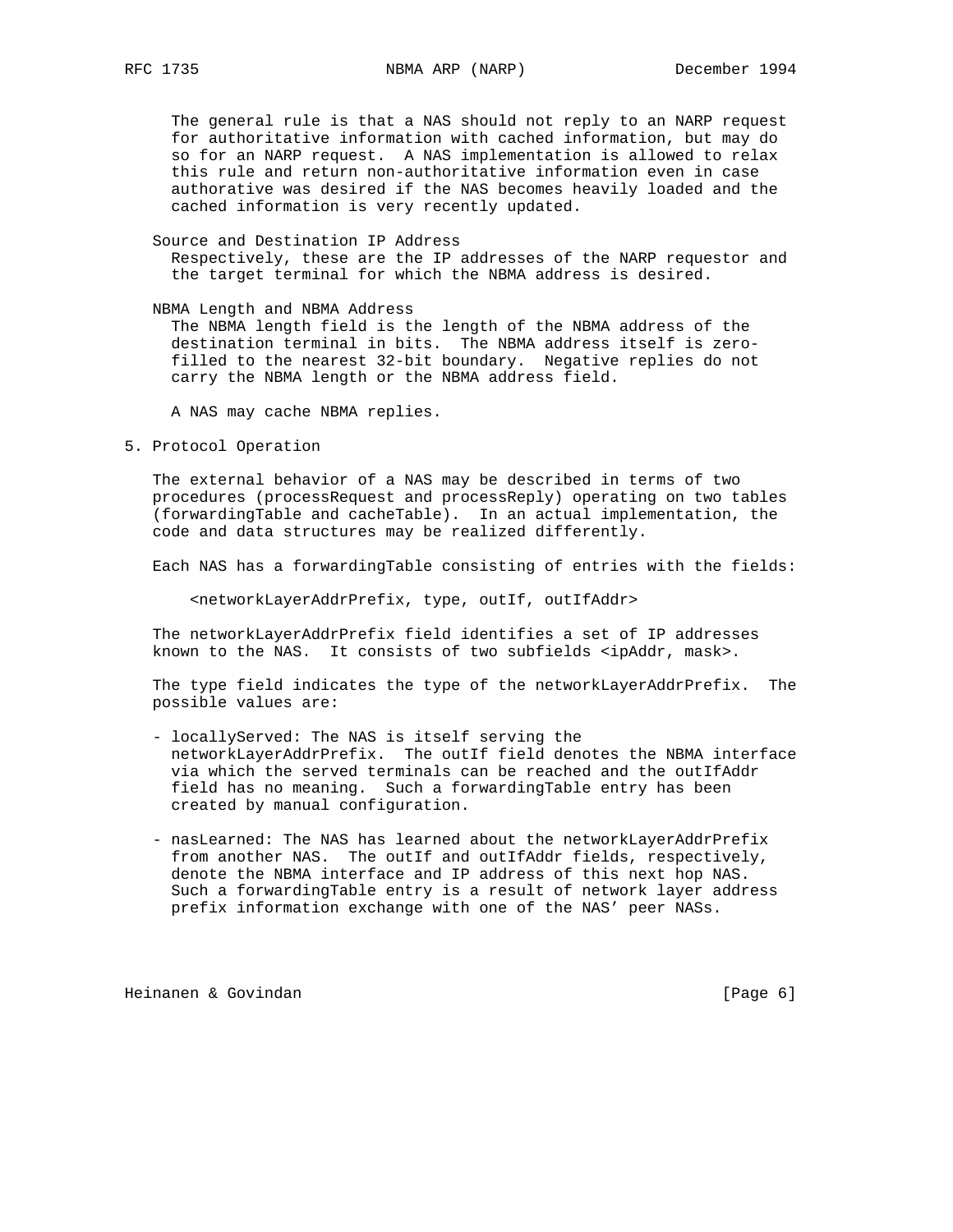- externallyLearned: The NAS has learned about the networkLayerAddrPrefix from a peer router outside the served NBMA. The outIf and outIfAddr fields, respectively, denote the NBMA interface and IP address of this next hop NAS. Such a forwardingTable entry is a result of network layer address prefix information exchange with one of the NAS' peer routers.

 The protocol used to exchange networkLayerAddrPrefix information among the NASs can be any regular IP intra-domain or inter-domain routing protocol.

 In addition to the forwardingTable, each NAS has an NARP cacheTable consisting of entries with the fields:

<networkLayerAddr, nbmaAddr, timeStamp>

 The entries in the cacheTable are learned from NARP replies traversing the NAS. In case of a negative cache entry the nbmaAddr is empty. The timeStamp field records the time when the cacheTable entry has been created or updated. It is used to determine if an entry is a very recent one and to age old entries after a certain hold period.

 The following pseudocode defines how NBMA NARP requests and replies are processed by an NAS.

```
 procedure processRequest(request);
  let bestMatch == matchForwardingTable(request.dIPa) do
     if bestMatch then
        if bestMatch.type == locallyServed then
           let nbmaAddr == arp(request.dIPa) do
              if nbmaAddr then
                 genPosAuthReply(request.sIPa, request.dIPa, nbmaAddr)
              else
                 genNegAuthReply(request.sIPa, request.dIPa)
              end
           end
        elseif bestMatch.type == nasLearned then
           if not requestForAuthInfo?(request) or
                 realBusyRightNow?() then
              let cacheMatch == matchCacheTable(request.dIPa) do
                 if cacheMatch and
                        (not requestForAuthInfo?(request) or
                           realRecentCacheEntry?(cacheMatch)) then
                     if cacheMatch.nbmaAddr == EMPTY then
                        genNegNonAuthReply(request.sIPa, request.dIPa)
                     else
                        genPosNonAuthReply(request.sIPa, request.dIPa,
```
Heinanen & Govindan [Page 7]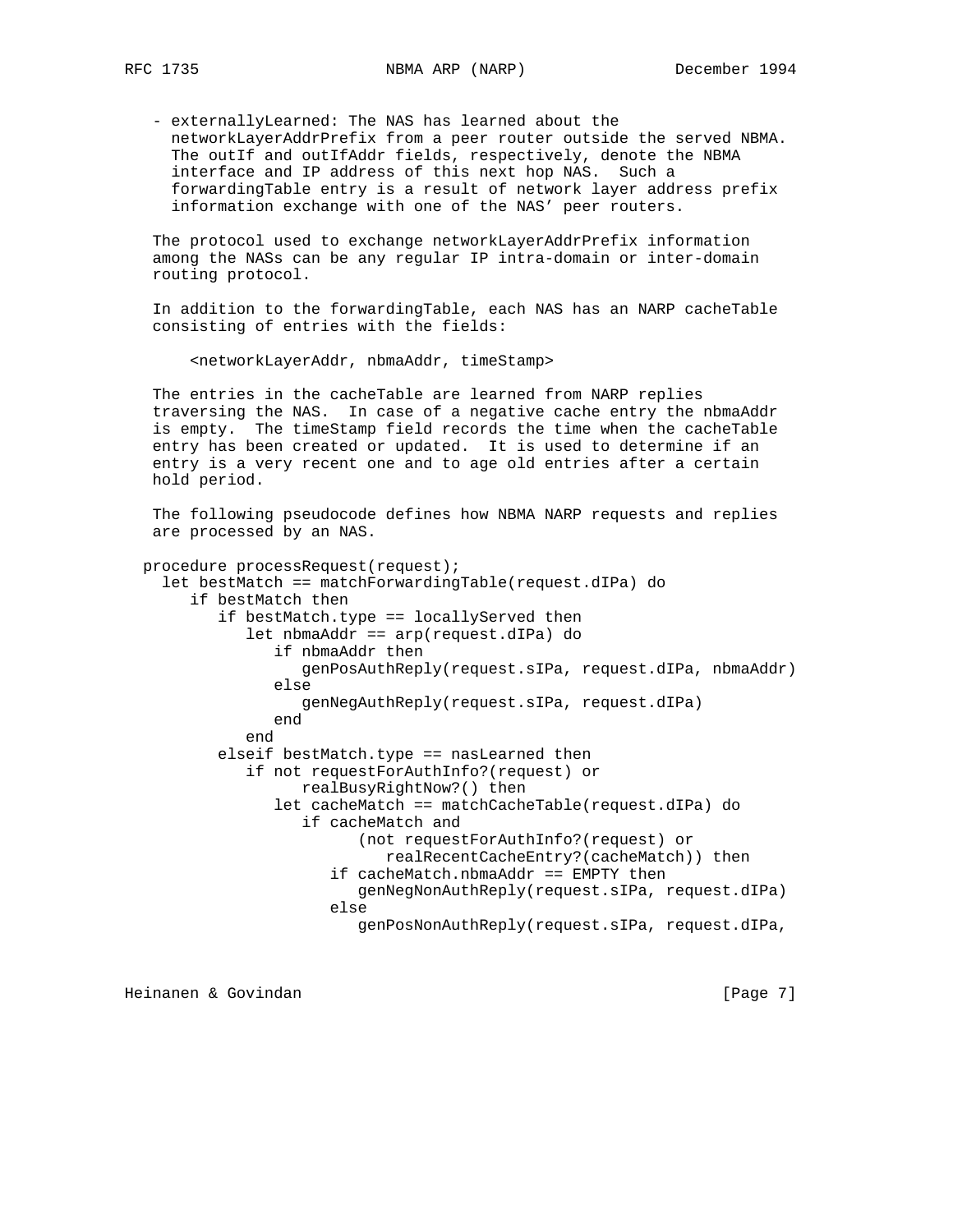```
 cacheMatch.nbmaAddr)
                     end
                  else /* no cache match */
                     forwardRequest(request, bestMatch.OutIf,
                        bestMatch.OutIfAddr)
                  end
              end
           else /* request for authoritative information */
              forwardRequest(request, bestMatch.OutIf,
                  bestMatch.OutIfAddr)
           end
        else /* bestMatch.type == externallyLearned */
           genNegAuthReply(request.sIPa, request.dIPa)
        end
     else /* no match in forwardingTable */
        genNegAuthReply(request.sIPa, request.dIPa)
     end
  end
end
procedure processReply(reply);
  addCacheTableEntry(reply.dIPa, reply.nbmaAddr, currentTime);
  if reply.sIPa == selfIpAddr then
     /* reply is to the NAS itself */
  else
     let bestMatch == matchForwardingTable(reply.sIPa) do
        if bestMatch then
           forwardReply(reply, bestMatch.outIf, bestMatch.outIfAddr)
        end
     end
 end
end
 The semantics of the procedures used in the pseudocode are explained
below.
```
 matchForwardingTable(ipAddress) returns the forwardingTable entry whose networkLayerAddrPrefix field is the longest match for ipAddress or FALSE if no match is found.

 arp(ipAddress) resolves the NBMA address corresponding to ipAddress. It returns FALSE if the resolution fails.

 genPosAuthReply(sourceIpAddr, destIpAddr, destNbmaAddr) and genPosNonAuthReply(sourceIpAddr, destIpAddr, destNbmaAddr) generate a positive, authoritative and non-authoritative reply with sourceIpAddr, destIpAddr, and destNbmaAddr in Source IP address, Destination IP address, and NBMA Address fields, respectively.

Heinanen & Govindan [Page 8]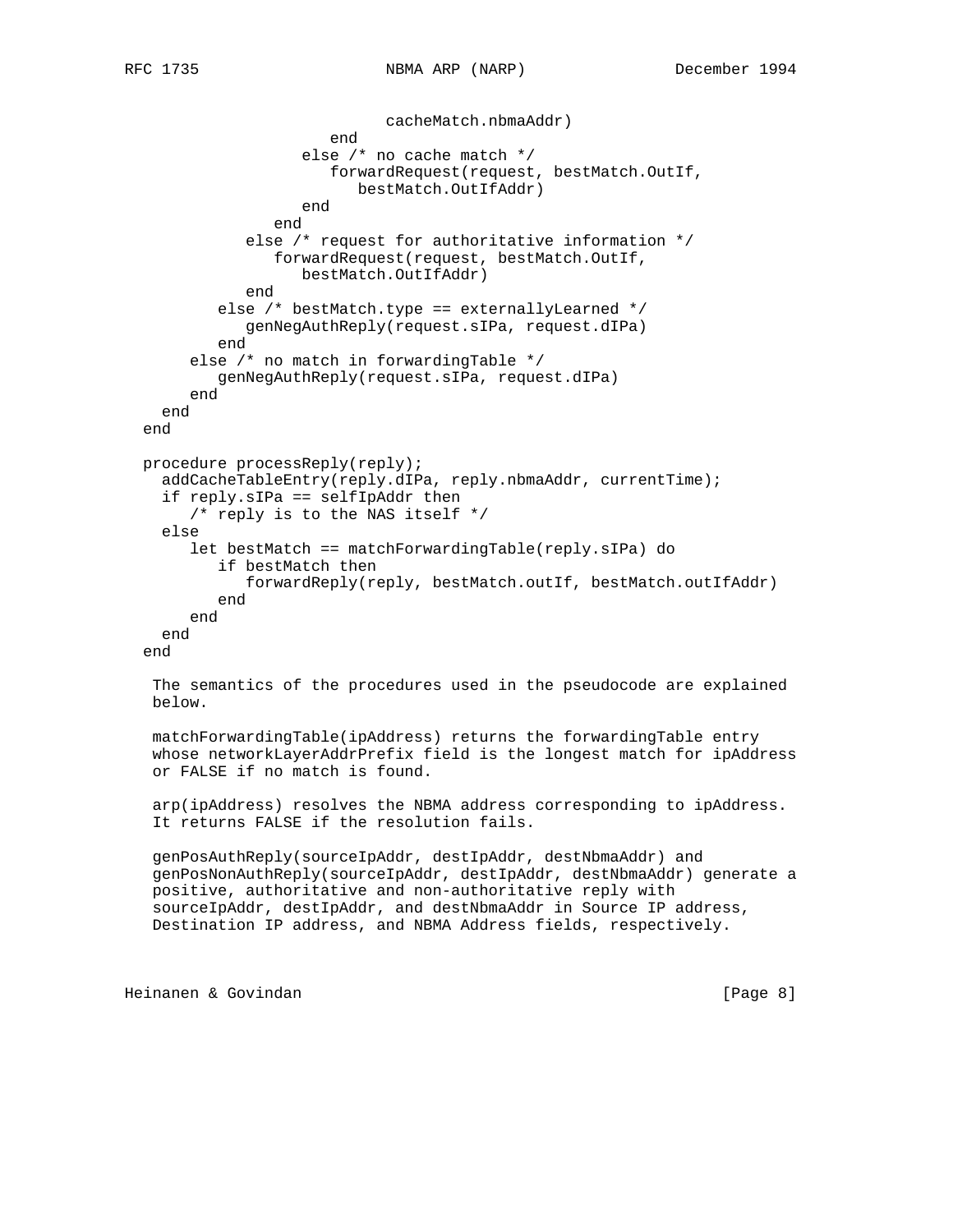genNegAuthReply(sourceIpAddr, destIpAddr) and genNegNonAuthReply(sourceIpAddr, destIpAddr) respectively generate a negative, authoritative and non-authoritative reply with sourceIpAddr and destIpAddr in Source IP address and Destination IP address fields, respectively.

 requestForAuthInfo?(request) tests if request is a Request for authoritative information.

 realBusyRightNow?() returns TRUE if the NAS is heavily loaded and FALSE otherwise.

 realRecentCacheEntry?(cacheTableEntry) returns TRUE if the cacheTableEntry is very recently updated and FALSE otherwise.

 matchCacheTable(ipAddr) returns a cacheTable entry whose networkLayerAddr field is equal to ipAddr or FALSE if no match is found.

 forwardRequest(request, interface, ipAddr) decrements the Hop count field of request, recomputes the NARP Checksum field, and forwards request to ipAddr of interface provided that the value of the Hop count field remains positive.

 addCacheTableEntry(ipAddr, nbmaAddr, time) adds a new entry to the cacheTable or overwrites an existing entry whose networkLayerAddr field is equal to ipAddr.

 forwardReply(reply, interface, ipAddr) decrements the Hop count field of request, recomputes the NARP Checksum field, and forwards reply to ipAddr of interface provided that the value of the Hop count field remains positive.

 Like NASs, each NBMA terminal has a forwardingTable and a cacheTable. The forwardingTable is either manually configured or filled via reachability information exchange with the terminal's NASs or peer routers.

 When the terminal wishes to find out the NBMA address of a particular destination terminal, it first checks if a matching entry is found in the forwardingTable. If not, the destination is unreachable and the terminal gives up. If a forwardingTable entry is found, and if the next hop belongs to one of the terminal's NASs, the terminal next consults its cacheTable to obtain the NBMA address. If no cache match is found, the terminal generates a NARP request to the next hop NAS. If the reply to the NARP request is positive, the terminal learns the NBMA address and updates its cacheTable with the new information.

Heinanen & Govindan [Page 9]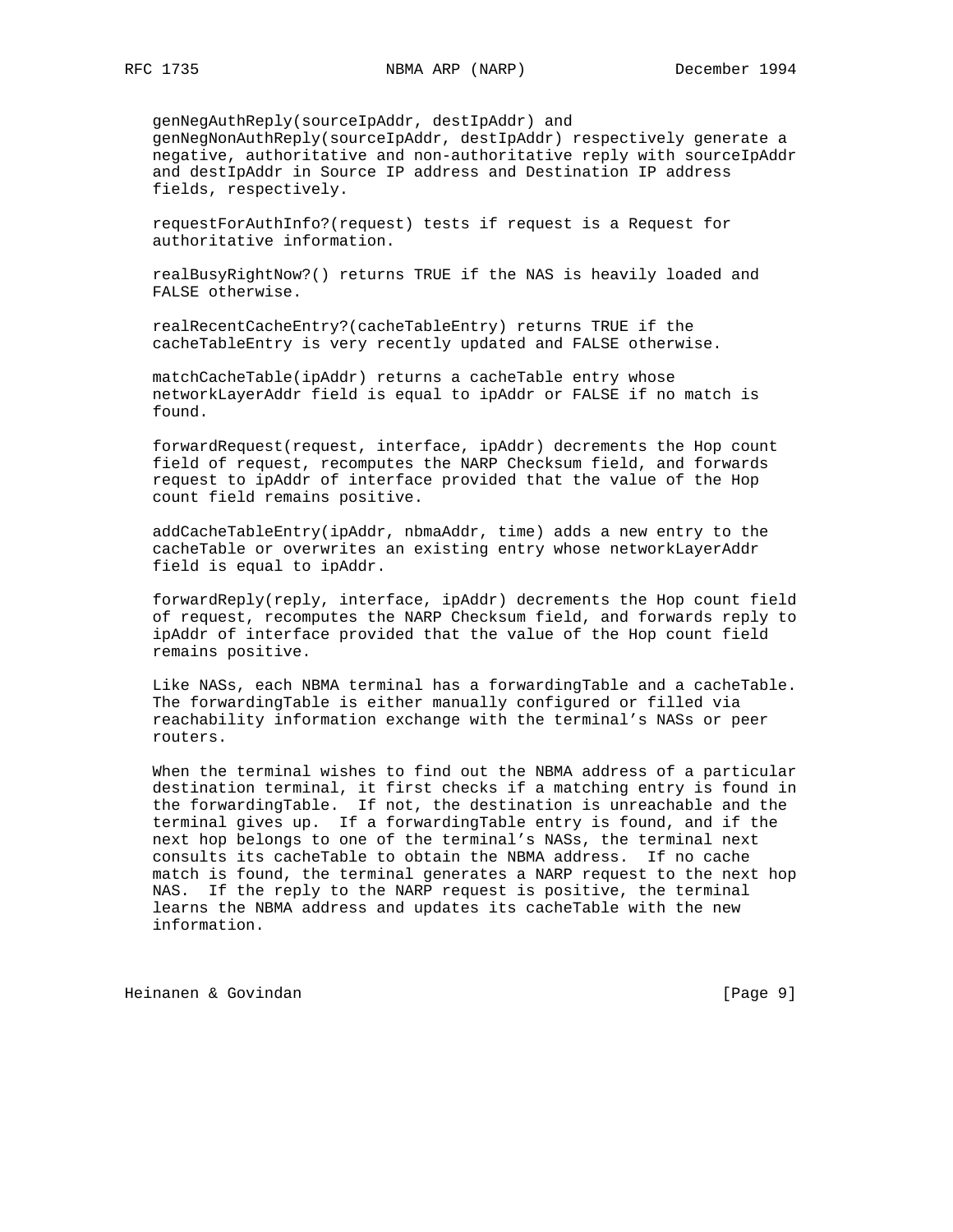### 6. Discussion

 The NARP semantics resembles closely the ATMARP semantics described in [2]. The only actual differences are:

- NARP requests and replies include a hop count to prevent them from looping forever in case of misconfigured NAS routing.
- NARP request and replies distinguish between authoritative and non-authoritative information.

 In order to keep the NBMA terminals as simple as possible, it would be desirable to extend the the ATMARP protocol a little further so that it could be also used as the terminal-NAS protocol. This could be easily accomplished just by adding three new operation codes to ATMARP to cover the different kinds of queries and responses. NARP would then become the NAS-NAS protocol. Finally, if the NASs are co-located with the "classical" ATM ARP servers, the terminals would not need to make any distinction between between local and foreign IP subnetworks.

 The NASs can also act as "connectionless servers" for the terminal by advertizing to it all destinations no matter if they are inside or outside the served NBMA. Then, the terminal could choose either to try to resolve the NBMA address of the destination or just to send the IP packets to the NAS. The latter option may be desirable if communication with the destination is short-lived and/or doesn't require much network resources.

 NARP supports portability of NBMA terminals. A terminal can be moved anywhere within the NBMA network and still keep its original IP address as long as its NAS(s) remain the same. Requests for authoritative information will always return the correct NBMA address.

# References

- [1] Plummer, D., "An Ethernet Address Resolution Protocol or Converting Network Protocol Addresses to 48.bit Ethernet Address for Transmission on Ethernet Hardware", STD 37, RFC 826, MIT, November 1982.
- [2] Laubach, M., "Classical IP and ARP over ATM", RFC 1577, Hewlett- Packard Laboratories, January 1994.
- [3] Piscitello, D., and J. Lawrence, "Transmission of IP Datagrams over the SMDS Service, RFC 1209, Bell Communications Research, March 1991.

Heinanen & Govindan [Page 10]